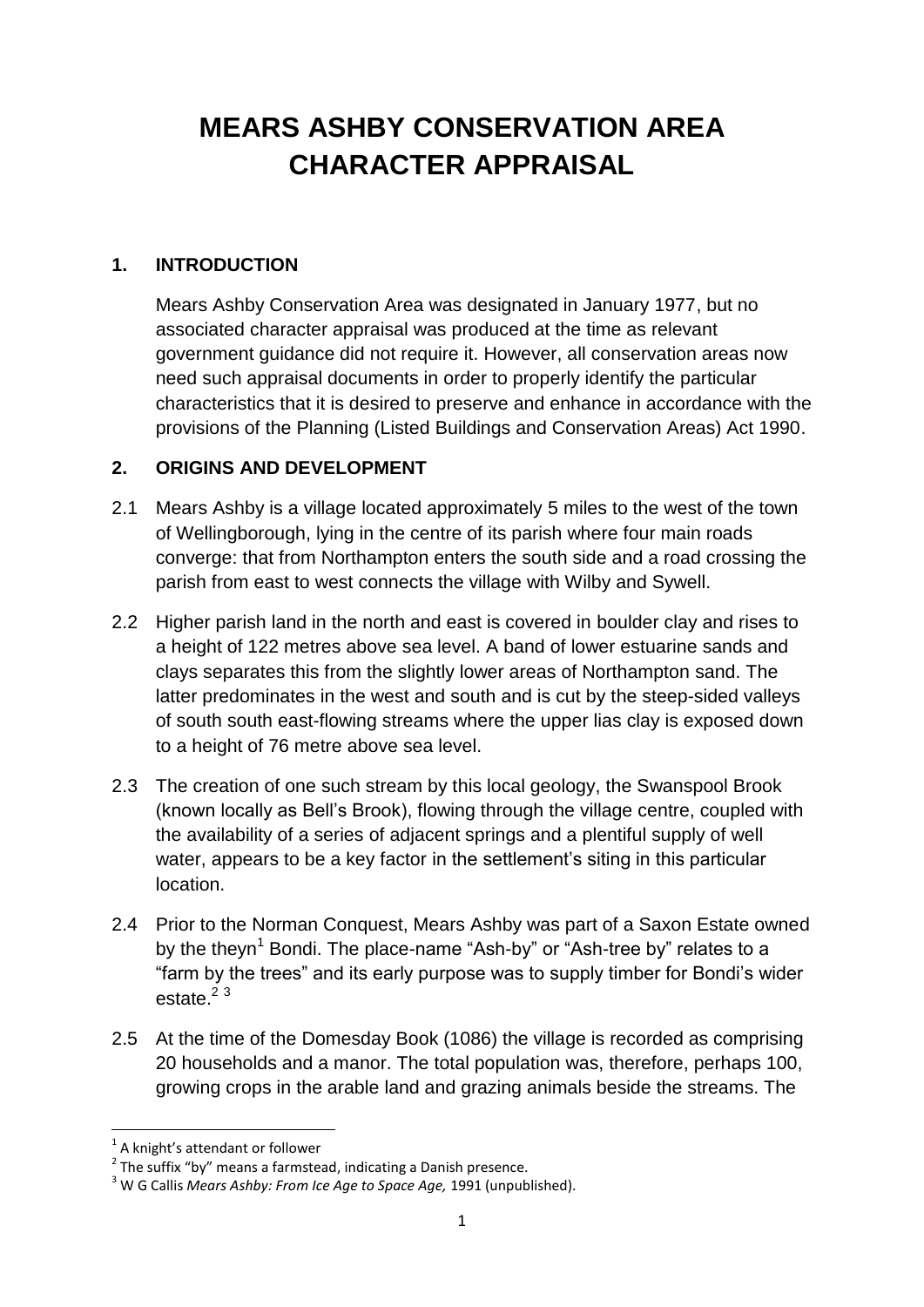farmland would have been on the lighter soils to the south while the area to the north was still extensively forested. There would have been sufficient space for that population on the east side of the village brook.

- 2.6 In the first centuries after the Conquest, the village grew to its present shape of many lanes and small paddocks. Perhaps the earliest development was a lane linking two Roman sites (to north and south) making today's Wellingborough Road. This had a string of crofts along its east side like any village street.
- 2.7 Two separate manors were formed in this period. Whilst it is not clear from records which came first, an Elizabethan survey<sup>4</sup> refers, firstly, to the "Church Close" (land north of the churchyard, which was much smaller then) "whereon stood the north manor of the lord." The site of the church may have been chosen for its defensive position relative to the bank of the stream and perhaps the first lord after the Conquest settled there and put up a small wooden church beside his home, later building a bigger manor house a little to the north. Church Street from that point to North Street is well-sunken, showing great age. It would lead from the north manor house to the farm complex (Manor Farm) of that owner.<sup>5</sup>
- 2.8 A royal commission survey $^6$  refers to a small rectangular pond in the valley bottom "much altered by recent landscaping, bounded by a massive earthen dam 2 metres high on its downstream side which is thought to be medieval in origin." The pond, still in existence today in the grounds of the present Manor House (on Manor Road), lies approximately 50 metres west of Church Close and may have been associated with the original North Manor House.
- 2.9 With regard to the South Manor House the royal commission survey refers to "Home Close", west of Dale Farm/Dale Close and opposite the Griffin's Head public house, and a large square enclosure in the centre bounded by scarps and banks up to 1.5 metres high. The Vaux survey (of which the royal commission appears to have been unaware), however, reveals this as the site of the South Manor House comprising a hall and parlour of 5.5 bays, milk house, kitchen, gelding house, store house, stable all of 6 bays, plus another stable, rye/hay barns of 7 bays, etc. in an estimated 3.5 acre site. William Callis feels that this site is "likely to be of great antiquity" and, as the location of the homestead of the very first head of the community, was in fact the earlier of the two manorial sites.
- 2.10 The village appears to have gradually developed in a westward direction. Several embanked and scarped closes project beyond the existing house plots

 $\overline{a}$ 

<sup>&</sup>lt;sup>4</sup> Survey of the Manor of Ashbie Maris, 1577 for the Rt Hon Wm Vaux of Harrowden. Fenland Field Officer, Cambridgeshire Archaeological Committee: *1577 Manorial Survey.* At that time William Vaux held the lordship of Mears Ashby.

<sup>&</sup>lt;sup>5</sup> W G Callis op cit

 $<sup>6</sup>$  Royal Commission for the Historic Monuments of England, Vol 2, p109. 1979.</sup>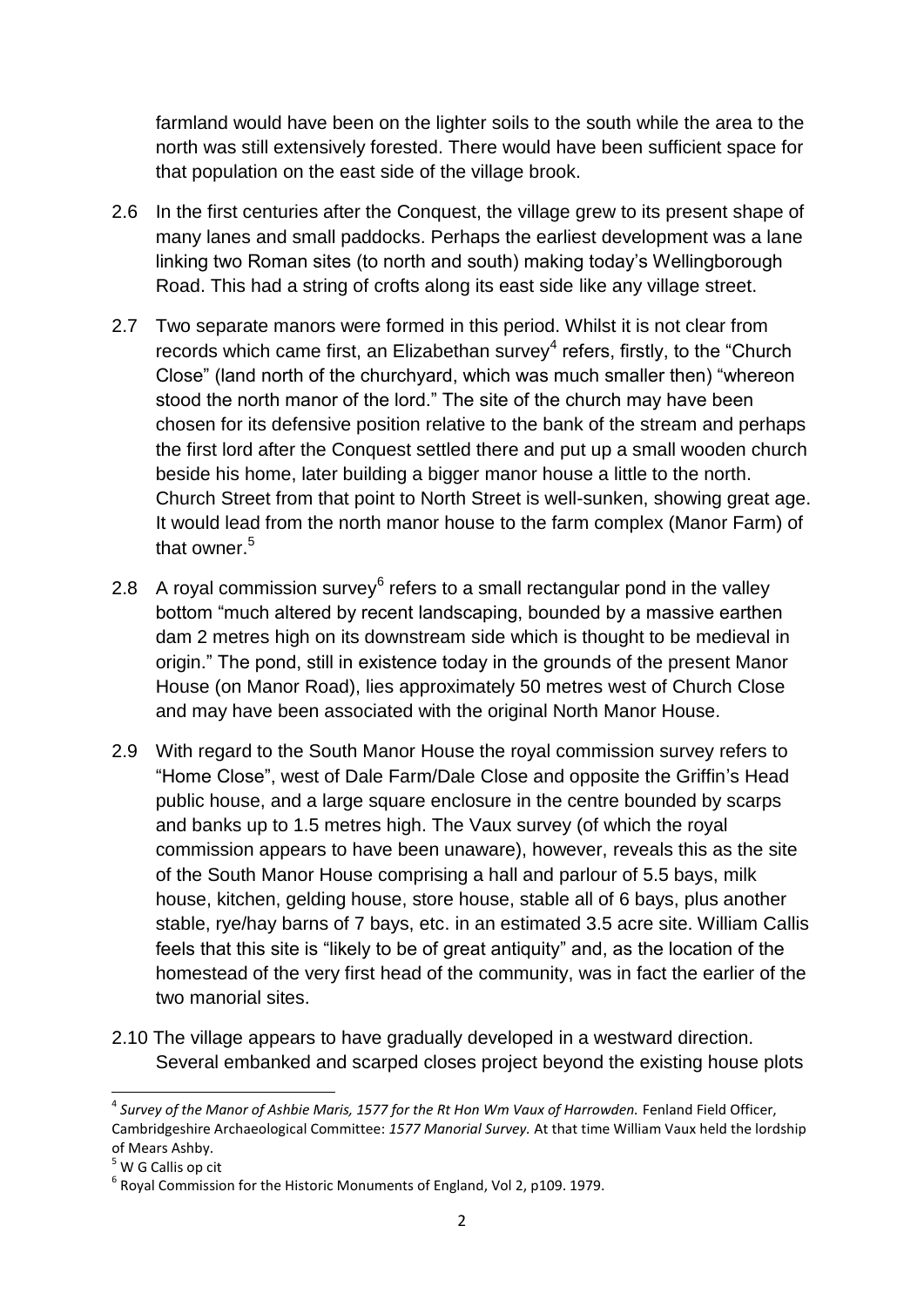along the steep valley side immediately west of the church, presumably former closes now abandoned.<sup>7</sup> Later, as the population grew, the stream was crossed and another street, today's Manor Road, was added running north-south. $^8$ 

- 2.11 The village's place-name is thought to have evolved from the early Asbi (Domesday, 1086), through Essebi (1166), Aissebi (1176), Northesseby (1220, probably intended to distinguish it from Castle Ashby to the south), Esseby Mares (1281, marking the addition of the personal surname of Robert de Mares whom king Henry III granted/gave ownership of the Ashby Manor (north half) in 1242), Mares Assheby (1297), Ass Meeres Asshebye (1578), Maires Ashby (1659), and Ashby Mares (1791). $9$  It's anatomy, therefore, comprises the original Saxon "farm by the trees" with the addition of the surname of a subsequent lord of the manor.
- 2.12 The estimated population at Domesday of 100 had doubled by the time of the Vaux survey of 1577 to approximately 200, based on the record of "47 houses, plus one decayed and one now a stable". Bridges records "90 families" in 1722 amounting to perhaps 400-450 people, and records for later in that century of 12 full-time farmers and 18 tradesmen, including 3 carpenters, 2 bakers, 2 blacksmiths, 2 tailors, a weaver, a butcher, a mason, a barber, a shoemaker and 2 publicans, paint a picture of a healthy and growing community with a strong socio-economic base.<sup>10</sup>
- 2.13 Official population figures compiled in the subsequent centuries show numbers steadily growing from this level, but suffering a set-back around the turn of and in the first half of the  $20<sup>th</sup>$  century from which it is only gradually recovering, viz:

| 1821 | 442 |
|------|-----|
| 1861 | 525 |
| 1901 | 367 |
| 1951 | 333 |
| 1981 | 416 |
| 2011 | 473 |

2.14 A high level of building took place in the mid and late  $19<sup>th</sup>$  century following the Enclosure, reflecting a long period of overall agricultural prosperity for the bigger farmers, the landowners and the clergy, whose income came from farms and glebe rents. Nevertheless, the sharp drop in numbers noted at the

**.** 

<sup>7</sup> RCHME op cit

<sup>8</sup> W G Callis

<sup>9</sup> from *Place Names of Northamptonshire*, Gover, Mawer and Stenton, 1933.

<sup>10</sup> Bridges ii 137 1722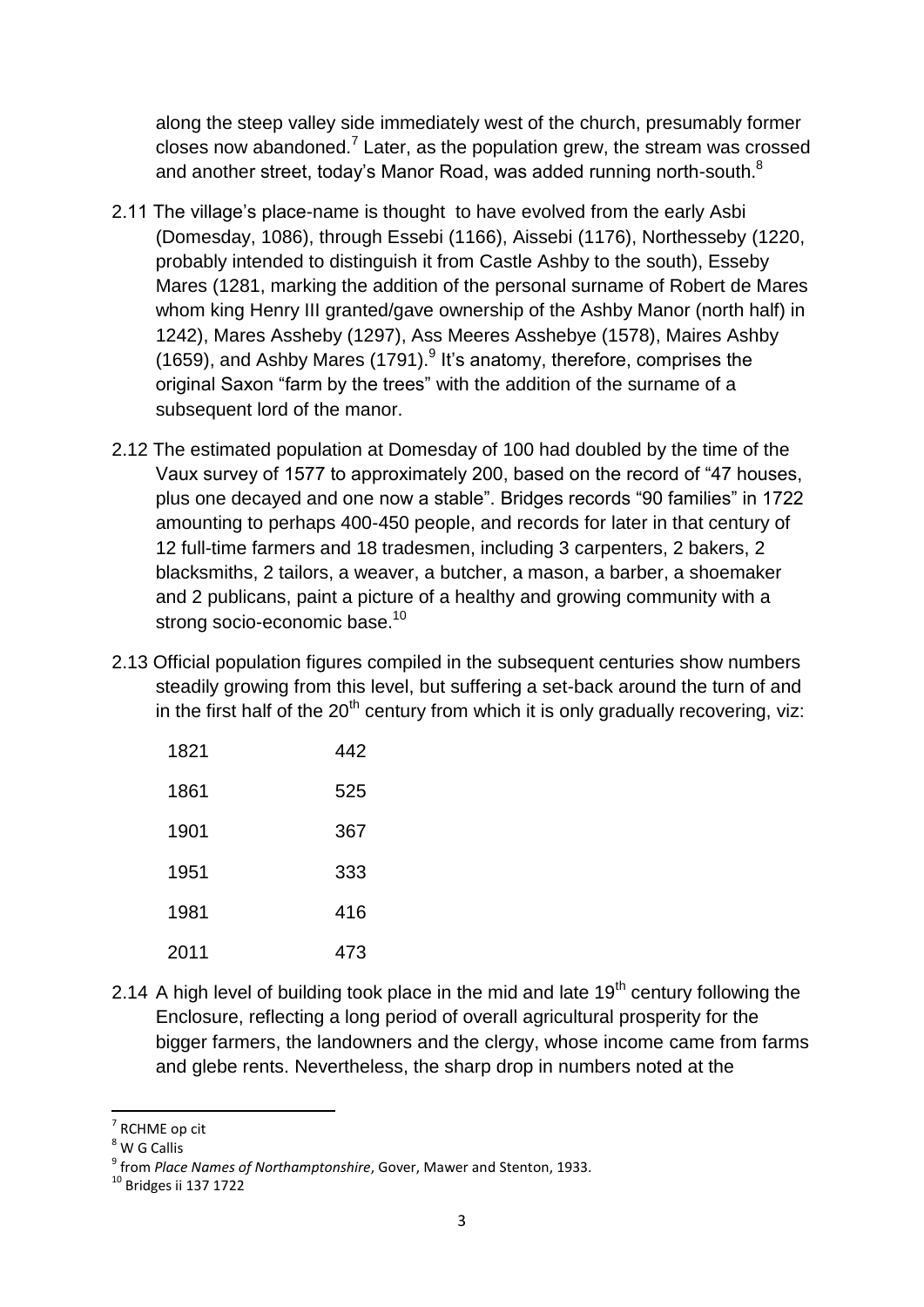beginning of the  $20<sup>th</sup>$  century was due to the nationwide agricultural depression, with the offer of higher wages in factories and towns, together with homeworking in domestic workshops (e.g. boot and shoe) giving over to full factory production.

## **3. KEY ELEMENTS OF STRUCTURE**

- 3.1 The primary component of the village's structure is the natural valley running north-south through its centre with Bell's Brook flowing at the bottom. The street pattern which developed around this feature is roughly square in shape, described by Manor Road, North Street, Wellingborough Road and Wilby Road, with the intervening Church Street/Lady's Lane respecting the alignment of the brook. The settlement's form is, therefore, described as clustered or "agglomerated" with the various zones or elements linked together, rather like a jigsaw puzzle, and morphologically interconnected by the striking central natural valley.
- 3.2 This valley area is described in the Vaux survey of 1577 as including 19 small enclosures called variously "close", "field", "croft", "spinney" or "pingel/pyghtle", indicating that historically the village had a significant proportion of open land within its urban structure. The modern village is characterized by the memory of this generous medieval open land in the various paddocks, fields and treed areas on either side of the brook and also on the east side of Lady's Lane, the site of the south manor.
- 3.3 The existence of a small village green immediately west of the church (later absorbed into the garden of Church House in the 19<sup>th</sup> century)<sup>11 12</sup> suggests that the area around the northern manor house and the church emerged as the settlement's social nucleus. Certainly today, viewed from the vantage point of the churchyard, there is a clear sense of being at the heart of the settlement.

# **4. ARCHITECTURAL AND HISTORIC QUALITY OF BUILDINGS**

## **Listed Buildings' Overview**

- 4.1 Listed buildings in the conservation area (see purple, orange and yellow colouration on the appraisal map), commonly feature:
	- Squared or regular coursed lias<sup>13</sup> with either ironstone or limestone;
	- Ashlar gable parapets and kneelers; occasional gabled roof dormers (see Church House and 14 North Street);
	- Chimney stacks generally in brick and stone together, but also seen exclusively in either brick or stone, located variously at ridge or gable end.

**<sup>.</sup>**  $11$  W G Callis

 $12$  The village pump stood there and its well is now under the roadway.

<sup>&</sup>lt;sup>13</sup> Generic geological term covering types of ironstone, oxidised sandstone and Mears Ashby "Pendle" stone.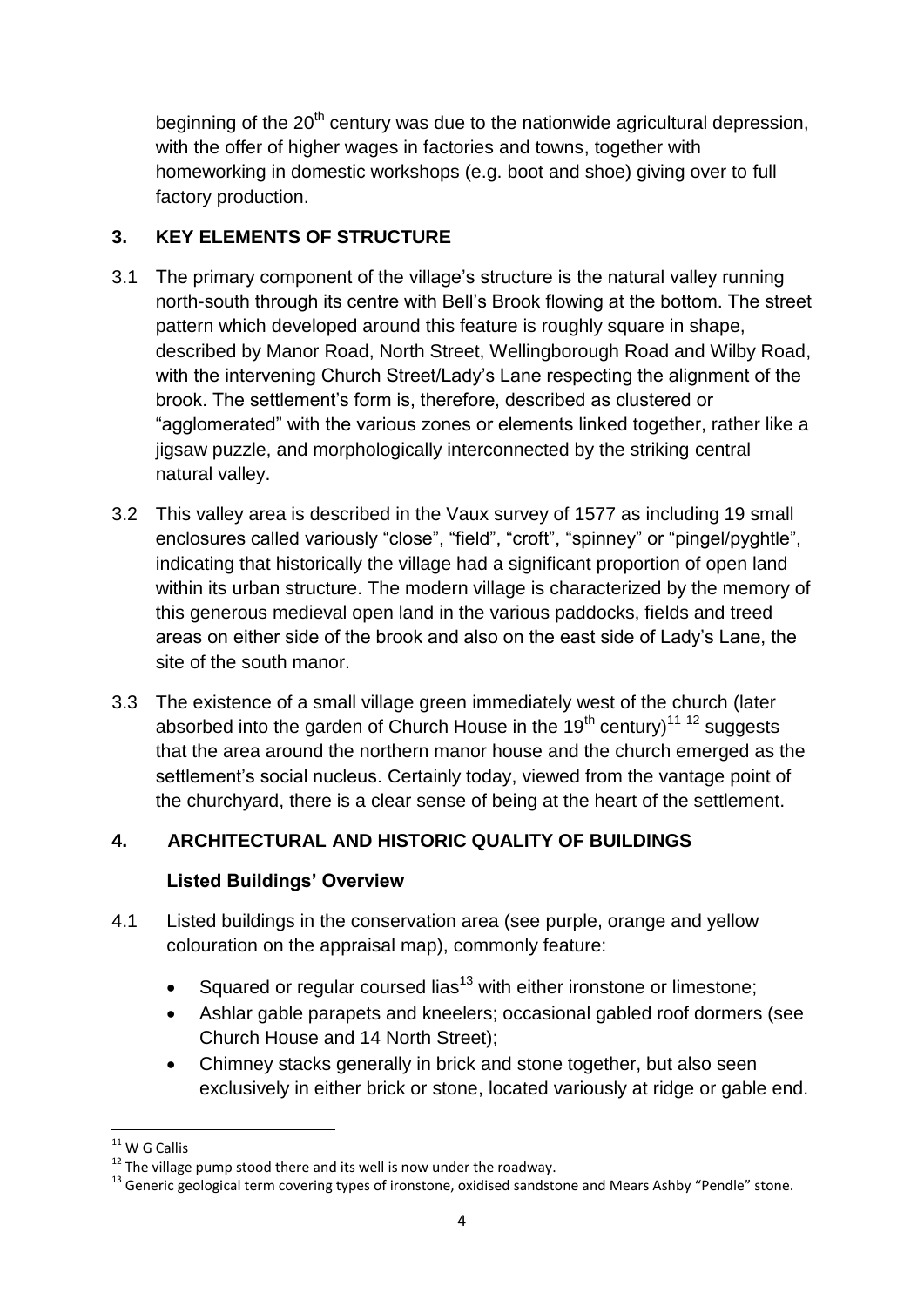Occasional ashlar stacks with moulded stone cornice (see 31 Lady's Lane);

- Wooden casement windows with wood lintels; stone mullion windows, occasionally including transoms (see The Vicarage). Occasional cast-iron glazing bars (see Griffin's Head);
- Roofs mainly slate or plain tile; pantile; thatch at 25 Lady's Lane, 5 Duchess End, 16 North Street and 1 Duchess End; Collyweston slate at Mears Ashby Hall and dovecote; and corrugated metal (see barn at 30 Wilby Road).
- 4.2 Apart from the Grade II\* listed parish church dating from the  $12<sup>th</sup>$  century<sup>14</sup> the listed buildings are fairly evenly spread out within the conservation area, with identifiable clustering perhaps in the Wilby Road between the Hall and Duchess End, and, again, properties east and south of the church. They mainly comprise Grade II post-medieval domestic examples either of 2 or 2.5 storeys (the majority) or of 1.5 storeys (the remainder). Many (68%) of the Grade II listed buildings date from the period 1685-1750 and this is likely in part to reflect the relative political and economic stability at that time which gave people the confidence to invest in land and property, but may equally be related to developments in building construction techniques and the survivability of more robust solid stone buildings.
- 4.3 In many cases primary listed buildings will have adjuncts within their historic or present freeholds including outbuildings, barns and boundary walling. These are termed "curtilage-listed" buildings and the fabric enjoys equivalent statutory protection to that afforded to the primary or "nominal" listed building. These are shown in yellow colouration on the Appraisal Map.

## **Other Buildings of Note**

4.4 Over 40 additional buildings have been identified as "of note" as shown in blue colouration on the appraisal map. These buildings are mainly  $18<sup>th</sup>$  and  $19<sup>th</sup>$ century in date, of local stone or brick and with slate roof covering. Whilst not at present capable of being considered for statutory listing, they are recognized as examples of good quality vernacular architecture. Taken together with the various listed and curtilage-listed buildings, they help to create a strong sense of place, making a positive contribution to the listed buildings' settings and to the character and appearance of the conservation area as a whole.

**<sup>.</sup>**  $14$  Note: all dating refers to buildings' first construction phase.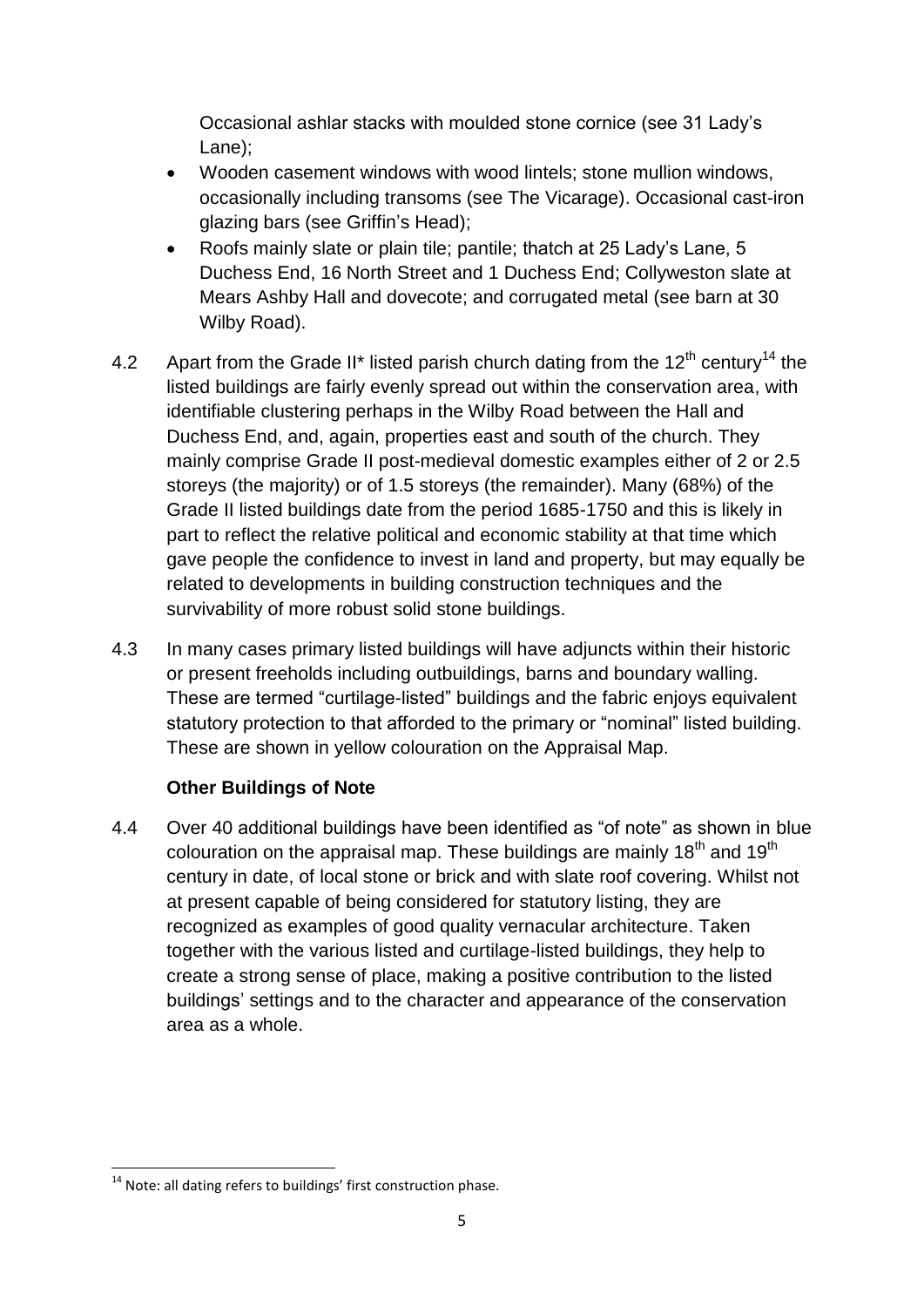#### **5. SPACES:TOWNSCAPE ENCLOSURE AND GREEN SPACE**

- 5.1 As alluded to above, Mears Ashby is particularly well-served with green space in the central valley and land east of Lady's Lane. Although the various tracts of land (shown as "Important Open Space" in green dot colouration on the appraisal Map) are not accessible by the public, they constitute a unique visual amenity as a dramatic verdant backdrop to the built environment in the remainder of the conservation area.
- 5.2 Many of the important trees in the conservation area are located in this central open area, and these are shown indicatively on the appraisal map as either deciduous or coniferous specimens. The contiguous churchyard, which constitutes quasi-public space, contributes positively to local character and is duly recognized on the map under the "Area Identity" notation for its role as both a vantage point for enjoying the valley landscape as well as a place of quiet contemplation.
- 5.3 Townscape enclosure, indicated on the appraisal map by the "Building Line" (thick black line) notation along property frontages, occurs only infrequently in the settlement and is limited to modest stretches at the north end of Manor Road, the east end of Vicarage Lane and the north end of Lady's Lane. Perusal of the earliest available Ordnance Survey map of 1888 shows that Mears Ashby appears never to have had a tradition of continuous built-up frontages like, for example, Ecton or Earls Barton. This seems to have been dictated by the former's agglomerated structure, as opposed to the linear or centrally-focussed forms, respectively, of the latter villages.

#### **6. BUILDING MATERIALS**

6.1 Common materials and features of special architectural or historic interest visible from the street include the following, with some typical examples given in brackets:-

#### **Walling**

Squared or regular coursed lias, often featuring Mears Ashby "Pendle" stone; ironstone; limestone; stone with brick dressings on corners and window/door surrounds (28 North Street); red stock brick; white, cream or grey-painted render to front or gable stonework or brickwork.

#### **Miscellaneous Features**

Ashlar gable parapets and kneelers; decorative brick detail at eaves (double row of stretchers) and verge (15 Church Street); plain verge; exposed rafters on eaves; decorative verge weather-boarding in matt black (16 Manor Road), or plain boarding in white; chamfered engineering brick string course at 1<sup>st</sup> floor level; timber gabled porch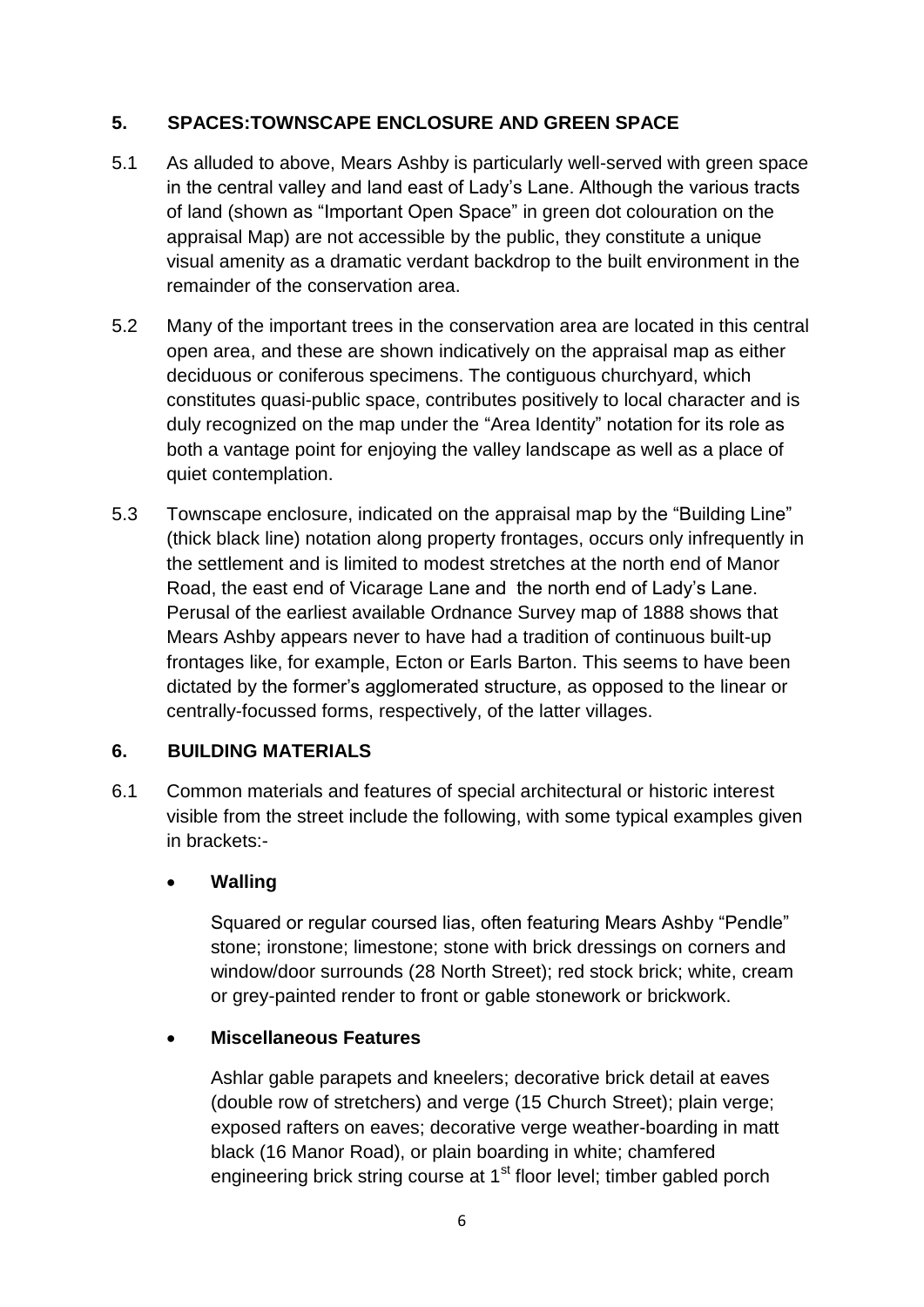canopy; hipped open double porch; chimney stacks in brick or stone or combinations thereof; occasional ashlar stacks with moulded cornice; 2 stage chimneys with single or double decorative cornice (Sunnyside, Vicarage Lane); clay/vitreous chimney pots; pyramidal hipped roof (20 Manor Road); flat-roofed or gabled dormers at eaves (wall-plate) or on purlin.

#### **Free-Standing Walling**

Stone with engineering brick or flat stone capping; occasional brick.

"Important walls" are shown in a black dotted notation on the Appraisal Map, and walls which are themselves listed are indicated accordingly.

#### **Roofing**

Predominantly slate and plain tile; clay pantile; thatch; Collyweston slate; corrugated metal; triple-Roman clay tile (outbuildings at 11 North Street).

#### **Windows and Doors**

Ledged and braced tongue-and-groove timber door, white painted; plank door in white; yellow-painted timber doors; cast iron windows (5/7 Paddocks Lane); timber casement windows with glazing bars or "diamond" leading; stone mullioned windows, occasionally with transoms (31 Lady's Lane and The Vicarage).

#### **Note on Stone**

- 6.2 Mears Ashby Stone is part of the Northampton Sand (Duston Member) geological formation known as "Pendle", and is a limestone which forms good freestone. It is pale yellow in colour and best seen in Mears Ashby Hall where it was used in large ashlar blocks and is relatively intricately carved in the porch. The stone was also used for the Vicarage and the Callis' farmhouse at 30 Wilby Road.
- 6.3 However, many of the historic buildings in Mears Ashby consist of rubblestones that are represented by a mixture of ironstones, limonitic (oxidized) sandstone and Mears Ashby Stone, hence the use of the generic term "lias" in the various listing citations. 31 Lady's Lane is constructed mainly of local Mears Ashby Stone ashlar and rubble-stone.<sup>15</sup>

**<sup>.</sup>** <sup>15</sup> Strategic Stone Study: A Building Stone Atlas of Northamptonshire English Heritage (Historic England) 2011.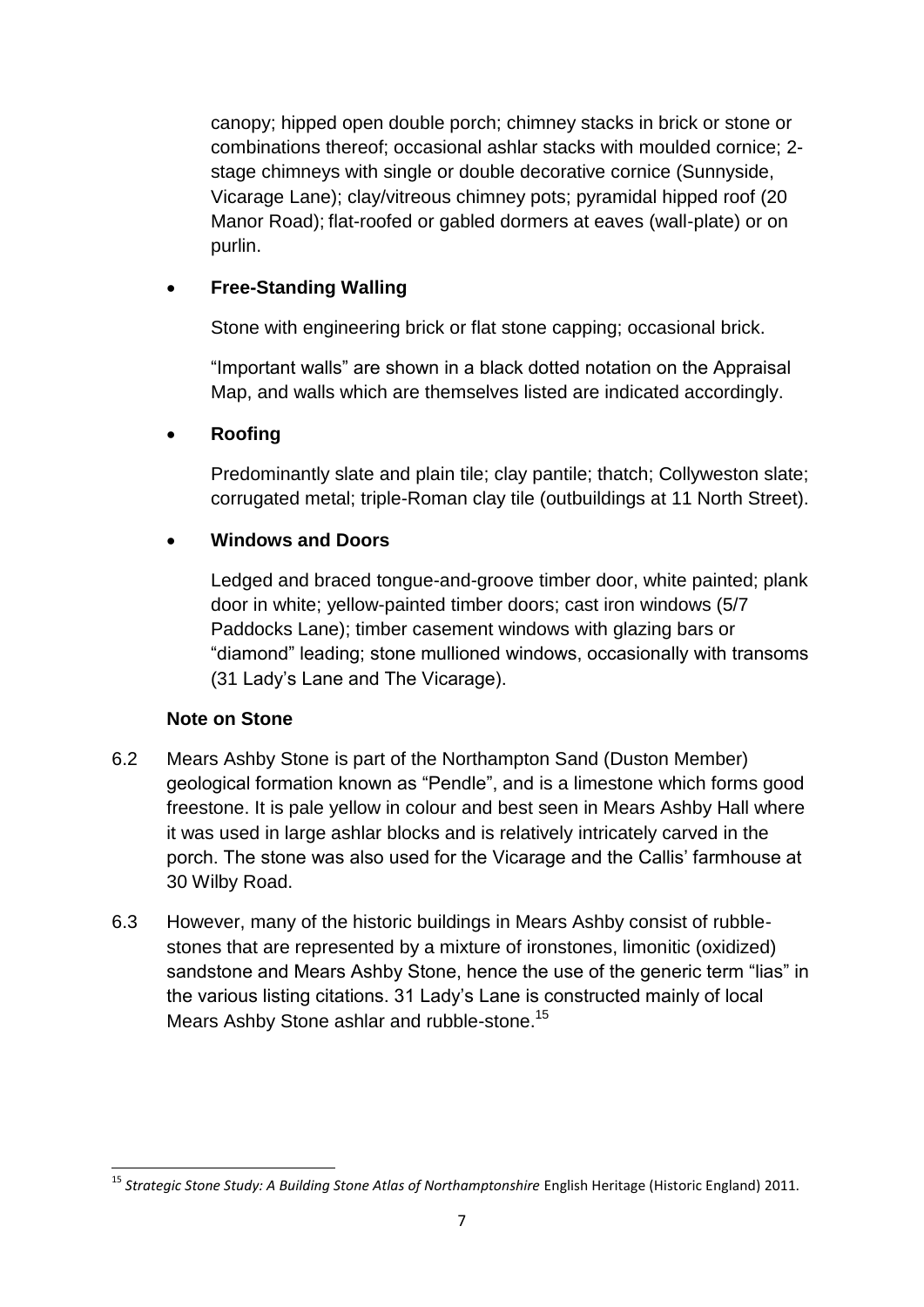## **7. EXTENT OF INTRUSION OR DAMAGE TO BUILT ENVIRONMENT**

- 7.1 Historic map coverage of the village shows that it changed very little between the years 1888 and 1952,<sup>16</sup> and that the visually important central valley area had remained undeveloped right up to the middle of the  $20<sup>th</sup>$  century. The built fabric was laid out at a relatively low density and was characterized by vernacular narrow-depth cottages and barns, the architectural style and layout of which is felt to be locally distinctive.
- 7.2 However, a process of infilling and peripheral village expansion began in the latter half of the  $20<sup>th</sup>$  century with the 1978 map showing, in particular, encroachment of residential development onto the central valley area south of North Street, east of Manor Road and west of Church Street. Current coverage shows that the loss of open valley land has continued, with additional residential plot development on Church Street and Manor Road and the north side of North Street. This loss is considered to be intrusive and damaging to the character of the natural valley in this part of the conservation area.
- 7.3 Moreover, a significant proportion of the dwelling-houses built in the conservation area over the last 60 years or so have been constructed of mass-produced brick and concrete roofing tiles and with a general absence of craftsman-like architectural detailing. Built development of this type is not locally distinctive and, as such, is damaging to the character and appearance of the conservation area.

## **8. MANAGEMENT PLAN**

- 8.1 Designation of a conservation area also necessitates the drawing up of a management plan intended to improve the appearance of the area.
- 8.2 As a result of the appraisal survey, and following consultation with Mears Ashby Parish Council, it is proposed that the Mears Ashby Conservation Area Management Plan should comprise the following:
- 8.3 Working with the relevant stakeholders to investigate and seek appropriate funding for a programme of road/highway improvement works to include the following:
	- Wilby Road/Wellingborough Road/Duchess End junction. Provision of clearer road-signage and road markings to assist with traffic control at this junction by make priorities clearer. The road sign nearest to Dale Close to be upgraded as this does not make clear that the traffic priority is to the left and not straight over the junction.

**<sup>.</sup>**  $^{16}$  The village extent at 1952 roughly coincides with the present conservation area.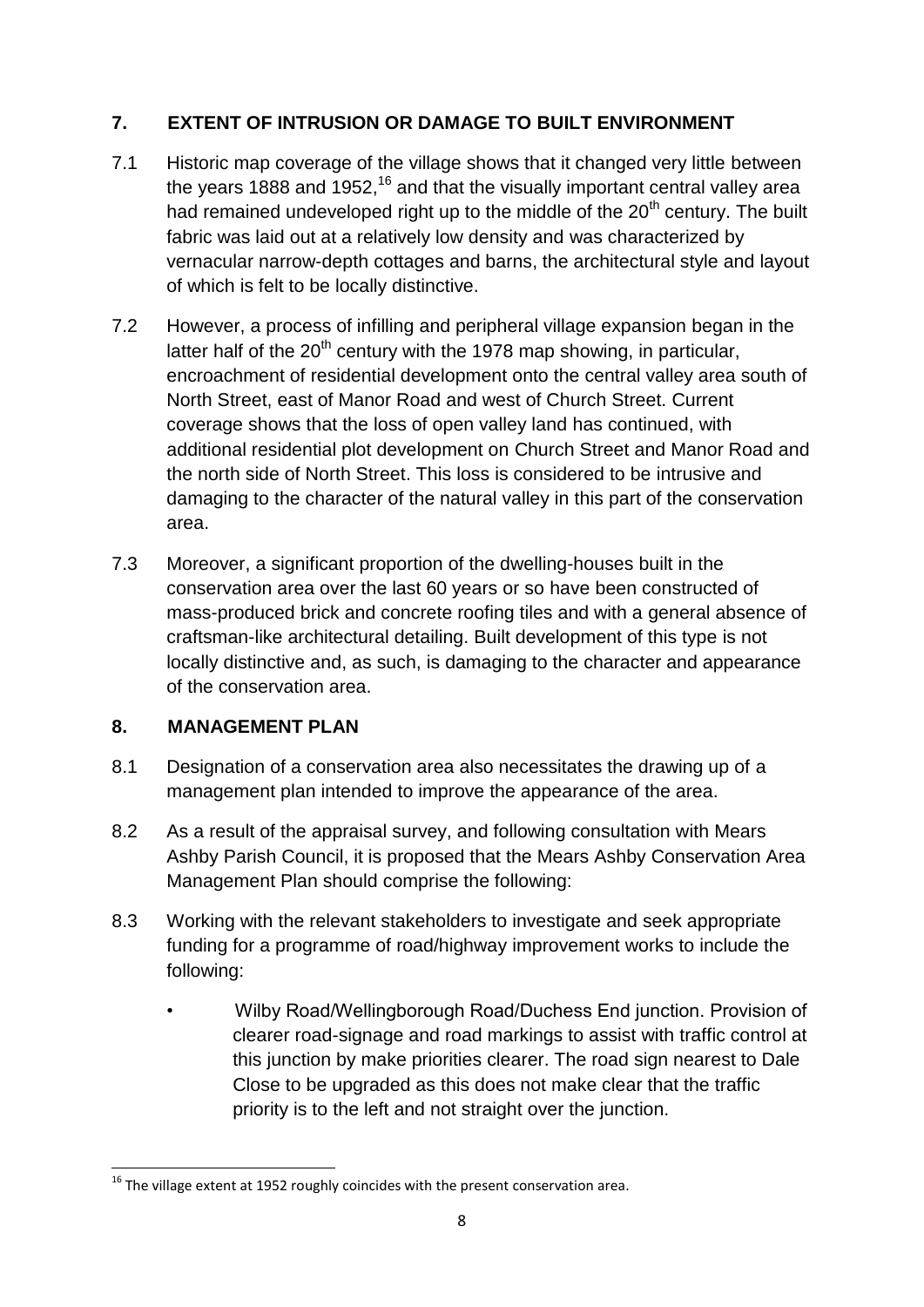- Wilby Road. Move the 30 mph sign westward to just past the bend where Harrison's barn conversion has just been completed.
- Outside 2 North Street. Clearer white lining/possible parking bay with a view to making the left turn into Highfield Road safer.
- A scheme for a general village 20 mph speed restriction.
- 8.4 To assess the viability and justification of an Article 4 Direction allowing control over demolition of, or inappropriate alterations to, dwelling-houses and other buildings.

#### **9. CHARACTER SUMMARY AND RECOMMENDATIONS**

#### **Central Valley Area and Vistas**

- 9.1 Mears Ashby is unique in the Borough of Wellingborough, if not the entire county, in having such extensive tracts of unspoilt open land contained within its urban form. This central valley, together with the open space east of Lady's Lane, plays a fundamental part in defining the character and appearance of the conservation area. Albeit comprising private land, it can be viewed and enjoyed from various surrounding vantage points, a selection of which are shown on the Appraisal Plan with the "Vista" eye symbol. As suggested above, it is regrettable that the valley area has been to some extent compromised by arbitrary residential development since the 1960s, and any further proposals of this nature ought therefore to be looked at critically in the interests of maintaining the valley's strong sense of place.
- 9.2 The eye symbol also records various points within the conservation area from which the church tower can be readily viewed. It is suggested that these viewing points should be taken account of in the consideration of planning applications for new development in the village.

#### **Historic Built Form**

9.3 The other key component of the conservation area's character is the form and appearance of its constituent historic buildings. The 1952 Ordnance Survey map records the position before the later  $20<sup>th</sup>$  and  $21<sup>st</sup>$  century expansion. It shows an irregular, informal, organic built form characterized by vernacular narrow-depth cottages and barns, typically gable-on to the road either at rearedge-of-highway or slightly set back, or eaves-on to the road at rear-edge-ofhighway. The majority of the cottages, whether listed or otherwise, are 2 storey in height with a lesser proportion at 2.5 or 1.5 storeys. Detached properties set back within their own grounds also occasionally occur, such as at 18 North Street, 30 Wilby Road, the Manor House and the Vicarage, and there is a particular contrast with the two examples of polite architecture in the form of Mears Ashby Hall and the parish church.